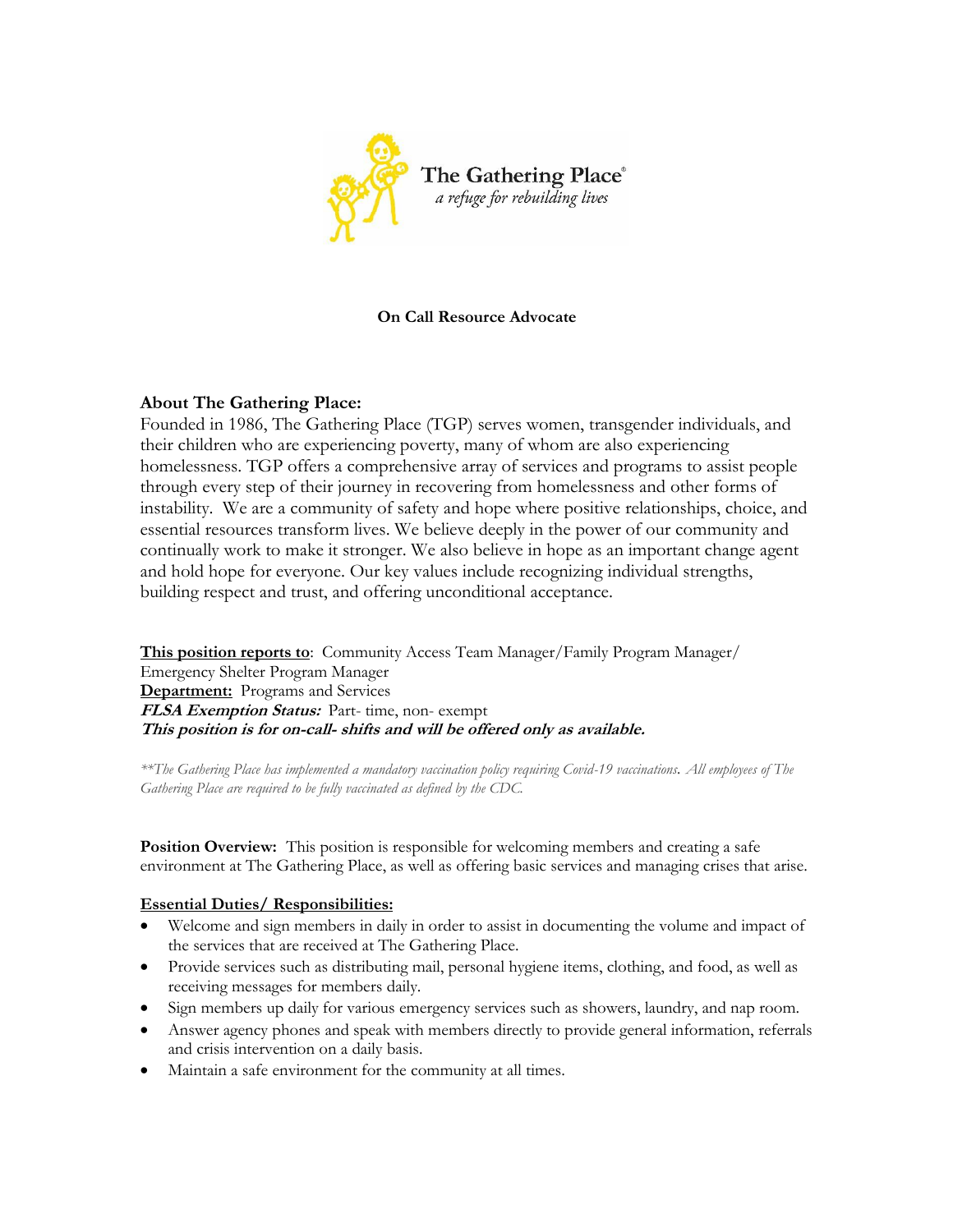- Assist with crisis management and intervention; assist with making decisions regarding deescalating violence, aggression, drug and alcohol behavior and chronic mental illness.
- Engage with members daily in order to build positive relationships and enrich our community.
- Interact with our agency volunteers and volunteers from collaborative agencies to ensure that daily services are delivered seamlessly.
- Other duties as assigned by supervisor

Supervisory Duties: None

### **Job Qualifications**

### *Knowledge, Skills and Abilities*

- Must have skills in crisis management
- Must have successful conflict management skills
- Knowledge of resources in Denver for homeless individuals and families.
- Ability to communicate clearly orally and in writing.
- Current knowledge of or desire to learn Microsoft Outlook, Word, Excel and other computer programs and software.
- Ability to multi- task in a unique, fast- paced environment.
- Ability to work independently and in a variety of work group sizes
- Ability to listen compassionately and suspend judgment in order to accommodate the needs of individuals and include them in a highly diverse setting.

### *Education or Formal Training*

Minimum of high school diploma or GED. Bachelor's Degree Preferred.

### *Experience:*

- Previous nonprofit experience a plus.
- Spanish speaking a plus.

# **Physical Activities:**

- Must be able to remain in a stationary position 50% of the time.
- The person in this position needs to move about inside the office to access file cabinets, office machinery, etc.
- Constantly operates a computer and other office productivity machinery, such as a calculator, copy machine, and computer printer.
- The person in this position frequently communicates with member inquiries. Must be able to exchange accurate information in these situations.
- Frequently moves equipment and supplies weighing up to 30 pounds across the building for various needs.

### **Five Key Attributes for Hiring at The Gathering Place:**

- Positive and willing to learn
- **•** Collaborative
- Open- minded and committed to diversity
- Provider of excellent customer service
- Dedicated to mission